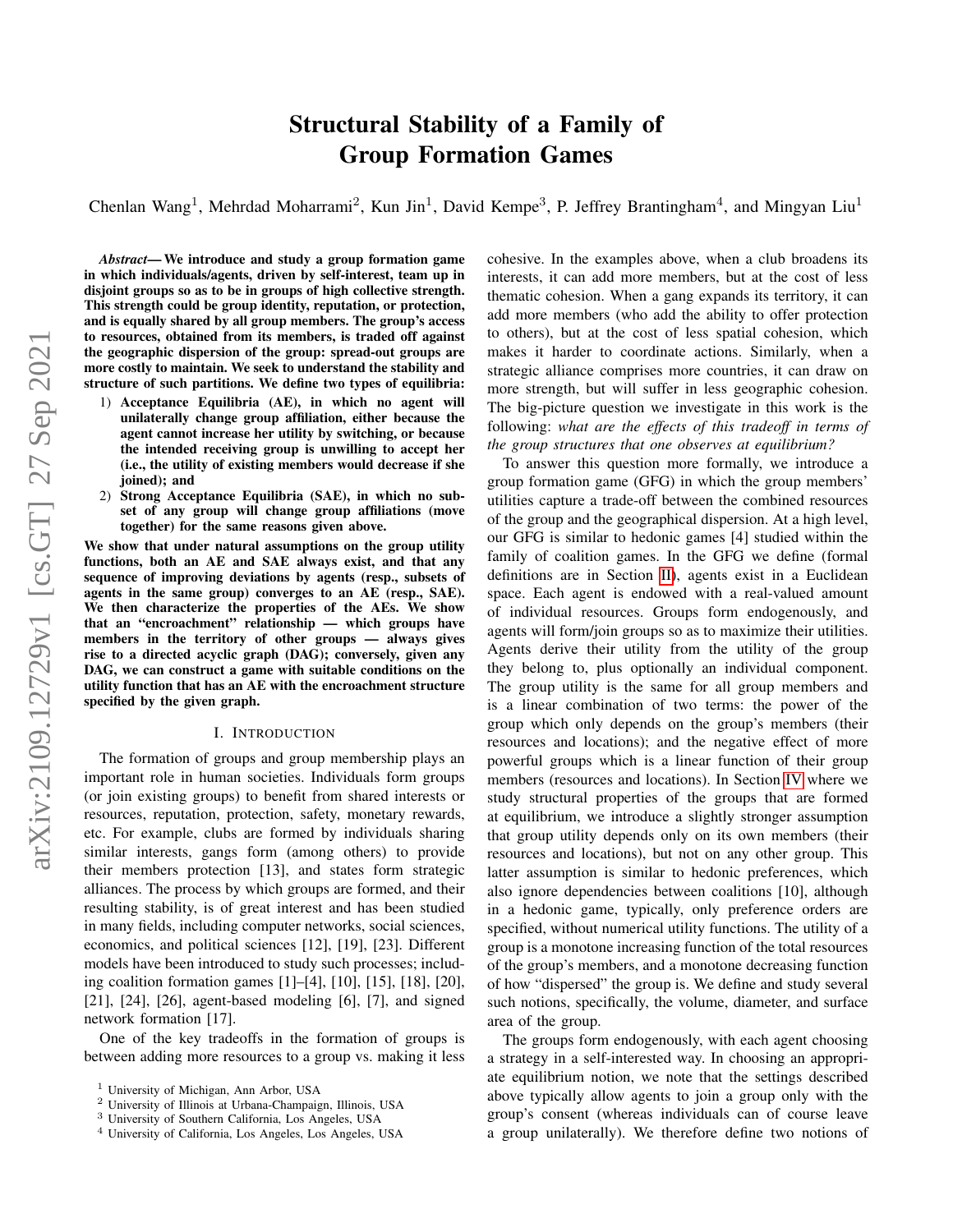equilibria/stability that generalize the pairwise equilibria of [22]; the first is similar to the *individual stable equilibrium* studied by  $[10]$  $[10]$  $[10]$  in the context of hedonic games.<sup>1</sup>

- 1) Acceptance Equilibrium (AE): each agent (weakly) prefers membership in her group over any group that would (weakly) prefer the agent to join that group.<sup>[2](#page-1-2)</sup>
- 2) Strong Acceptance Equilibrium (SAE): each subset of agents who are currently in the same group (weakly) prefers membership in their current group over joint membership in any group that would (weakly) prefer the entire subset to join. $3$

Several facts are worth noting about the notions of AE and SAE: (i) The notion of AE is different from the standard definition of Nash equilibrium [4], in which agents can join a group unilaterally, without the group's approval. (ii) This type of approval by groups is a natural requirement in many realistic scenarios; see, e.g., [13]. (iii) An alternative characterization of AE is obtained by considering a normalform representation of the game. Each agent chooses a subset of agents including herself as a strategy. When these strategies are consistent with each other (i.e., the sets form a partition into "cliques"), the result is the groups given by the strategies, with corresponding payoffs<sup>[4](#page-1-4)</sup>. Otherwise, the result has utility  $-\infty$  for all agents. Then, SAE can be viewed as equilibria under possible group deviations.

We show (in Section [III\)](#page-3-0) that under natural assumptions on the group utility functions, both an AE and SAE always exist; this is done by showing that a better-response type of algorithm always finds such an equilibrium. Under a certain condition, we also introduce a polynomial time algorithm that characterizes an SAE. These equilibria are in general not unique. Our main focus (in Section [IV\)](#page-4-0) is then on structural properties of the groups that form at equilibrium. We define the territory of a group as the convex hull of the individuals inside the group; our main focus is on understanding the relationship between the convex hulls of different groups, and to what extent they may overlap or contain each other, for different families of group utility functions. A particularly useful tool in characterizing the group structure is a graph capturing the territorial relationships among groups. We explore which graphs can be obtained at equilibria of the game in this way.

A practical application of our model is to infer the power relation between gang groups from their structures at equilibrium. For example, if one gang group is nested within another group, and this territorial relation is stable, then it indicates that the inner group is more powerful than the outer group; otherwise the inner group would be absorbed by the

outer group. Our model can be applied to predict stable group structures given individual locations and resources.

The literature most relevant to our work is on Coalition Formation Games, which have been studied in the context of stable marriage, roommate assignment, and research team formation; see, e.g., [1], [2], [15], [18], [20], [21], [26], [27]. The game we study is closest to hedonic games [3], [4], in which groups are formed based on individual declared preferences and preference rankings, often in the absence of specific utility functions. By contrast, our game is first and foremost defined by individual utility functions, where preferences serve as a convenient and alternative way of representing strategy profiles. In addition, our game is not limited to hedonic settings. Beyond coalition formation games, group formation has been studied computationally using Agent-Based Models (ABM) [6], [7], in the context of group identity [9], using agent similarity [23], and by modeling inter-group conflict [5], [8], [16], [17].

## II. THE GROUP FORMATION GAME (GFG)

# <span id="page-1-6"></span><span id="page-1-0"></span>*A. The model*

Each of the  $n \geq 2$  individuals/agents is indexed by  $i \in$  $\mathcal{N} = \{1, 2, ..., n\}$ . Agent i is located at  $x_i \in \mathbb{R}^d$  (where  $d \ge 1$ ) is the dimension of the Euclidean space), and has positive scalar resources (abilities, skills, characteristics, etc.)  $r_i$  > 0. We write  $\mathbf{x} = (x_1, \dots, x_n)$  for the vector (technically, matrix) of all agents' locations, and  $\mathbf{r} = (r_1, \dots, r_n)$  for the vector of all agents' resources.

We study group formation as a one-shot game in which each individual chooses the agents with whom she wants to be in the same group. Thus, agent  $i$ 's strategy/action/preference space is  $A_i = \{A \subseteq \mathcal{N} | i \in A\}$ ; we will denote agent i's action by  $a_i \in A_i$ . The set of all joint<br>cetten profiles is  $A \rightarrow a^n A$ , and a joint estion profile is action profiles is  $A = \times_{i=1}^{n} A_i$ , and a joint action profile is denoted by  $\mathbf{a} = (a_1, a_2, \dots, a_n)$ . The profile of the actions of all agents except i is  $a_{-i}$ . In particular, we can write  $\mathbf{a} = (a_i, \mathbf{a}_{-i}).$ 

We are interested only in profiles under which the groups form a *disjoint partition* of the individuals, and in which the actions chosen by agents are consistent. We say that the action profile a is *feasible* if and only if  $a_i = \{j \in \mathcal{N} | a_j = \emptyset\}$  $a_i$  for all  $i \in \mathcal{N}$ ; in words, if all agents that i wants to be in a group with also want to be in the *same* group.

A feasible profile  $a = (a_1, a_2, \ldots, a_n)$  partitions the players N into  $m = m(\mathbf{a}) \leq n$  disjoint *groups*. We index these groups as  $G_1(\mathbf{a}), G_2(\mathbf{a}), \ldots, G_m(\mathbf{a})$ ; we will discuss a specific useful indexing scheme in Section [II-C.](#page-3-1) In this and other notation, we omit the dependence on a for legibility when it is clear from the context. When the preference profile a is feasible, and the indexing of resulting groups has been fixed, we use  $\sigma_i = \sigma_i(\mathbf{a})$  to denote the index of the (unique) group k such that  $i \in G_k(a)$ . We use the same notation for subsets of a group, i.e., for  $S \subset G_k(\mathbf{a})$  we set  $\sigma_S = k$ .<sup>[5](#page-1-5)</sup> In that case (when the groups are clear from context), we

<span id="page-1-1"></span><sup>&</sup>lt;sup>1</sup>This equilibrium definition is equivalent to the one in [10]; however, our game is different from the game in [10].

<span id="page-1-2"></span><sup>&</sup>lt;sup>2</sup>This of course includes that the agent would not prefer to form a new (singleton) group by herself.

<span id="page-1-3"></span><sup>&</sup>lt;sup>3</sup>Again, this includes that this subset of agents would not prefer to form a new group by themselves.

<span id="page-1-4"></span><sup>4</sup>Under this characterization, choosing a subset to form a group with is perhaps more aptly considered a "preference" rather than a "strategy" or "action"; for simplicity, we will use these terms interchangeably in this paper.

<span id="page-1-5"></span><sup>&</sup>lt;sup>5</sup>If the members of S are not all in the same group, then  $\sigma_S$  is undefined.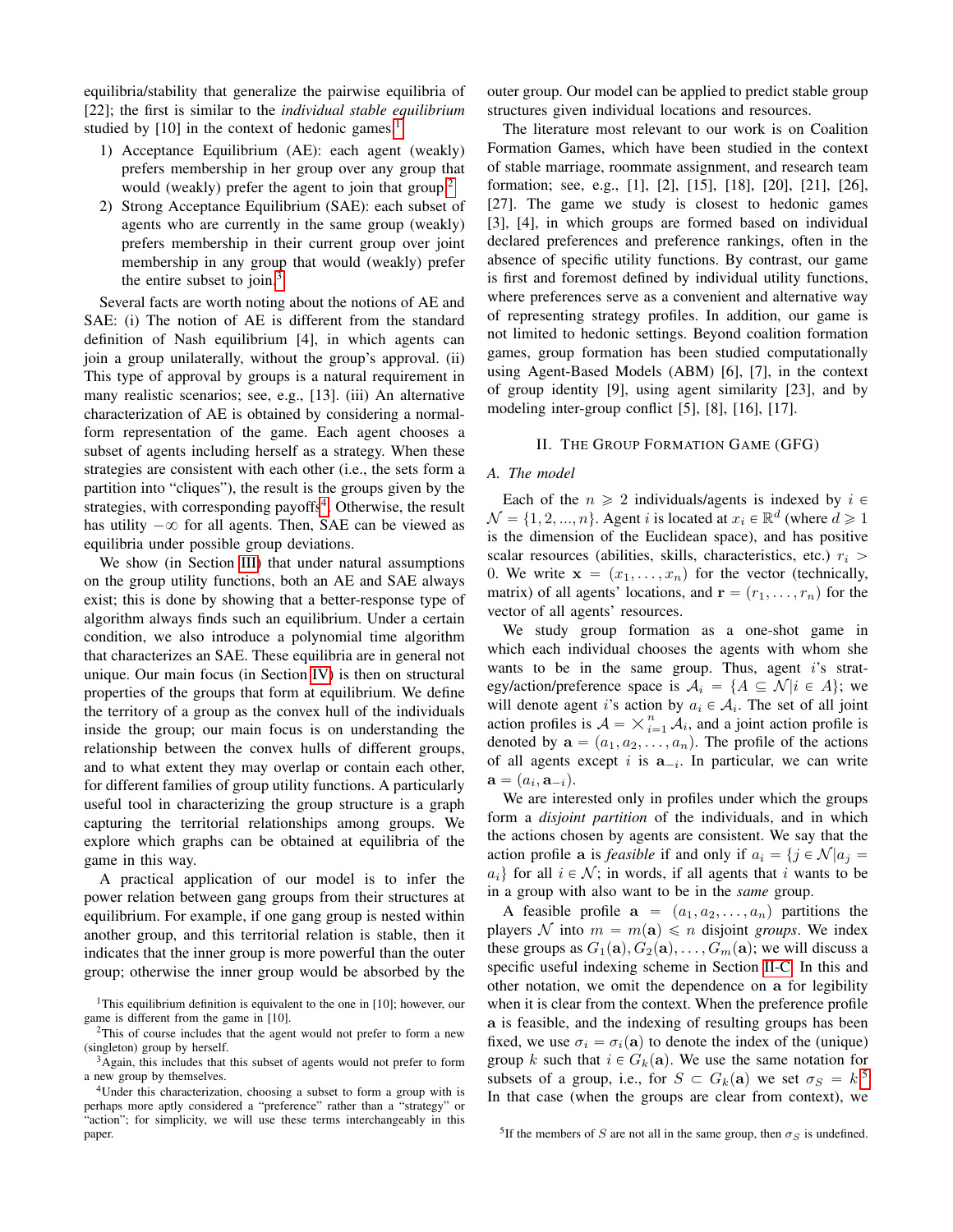often consider  $\sigma = \sigma(\mathbf{a})$  itself to be the strategy (or group affiliation) profile.

As discussed in the introduction, the reasons motivating individuals to form groups include seeking protection, pooling resources, and gaining reputation, among others. Within this context, we introduce two assumptions on the individual utility functions.

Assumption 1. *The utility of a group depends on its own members' resources and locations as well as on the composition of other groups as follows:*

$$
U_G(\mathbf{r}, \mathbf{x}) = P_G(\mathbf{r}, \mathbf{x}) - \sum_{G':P_{G'}(\mathbf{r}, \mathbf{x}) > P_G(\mathbf{r}, \mathbf{x})} H_{G'}(\mathbf{r}, \mathbf{x}), \tag{1}
$$

*where*  $P_G(\mathbf{r}, \mathbf{x})$  *is a function that represents power of group*  $G$  and depends only on  $\{r_i | i \in G\}$  and  $\{x_i | i \in G\}$ , and  $H_{G'}(\mathbf{r}, \mathbf{x})$  is a non-negative function of  $\{r_i | i \in G'\}$  and  ${x_i | i \in G'}$ , for groups  $G'$  that are more powerful than G.

This assumption applies in situations where less powerful groups are negatively influenced by more powerful groups. If  $H_{G'}(\mathbf{r}, \mathbf{x}) = 0$ , then the groups' utilities are independent of one another and depend only on their own membership; thus, the hedonic setting is considered as a special case. In the hedonic setting, group utility is equivalent to group power. Notice that this assumption is general in the sense that the power of each group, i.e.,  $P_G(\mathbf{r}, \mathbf{x})$ , depends only on its members' locations and resources, and there are no restrictions on the forms of those quantities.

Next, we discuss the nature of the group power function  $P_G(\mathbf{r}, \mathbf{x})$ . Fundamentally, we are interested in power functions that (1) increase in the resources available to the group, and (2) decrease as the group members are more "spread out." Specifically, we write  $R_G = \sum_{i \in G} r_i$  for the total resources available to the group, and  $D_G$  generically for a notion of how spread out the group is, referred to as the group's *coverage*. Some natural examples are:

- 1) The max pairwise distance  $D_G = \max_{i,j \in G} ||x_i x_j||_2$ .
- 2) The *volume* of the convex hull of  $\{x_i | i \in G\}$ .
- 3) The *surface area* of the convex hull of  $\{x_i | i \in G\}$ ; this captures a notion of the "border" of the group.

These concepts are used later in the paper (Section [IV\)](#page-4-0), when we explicitly consider utilities under the hedonic form  $U_G(R_G, D_G)$ .

<span id="page-2-1"></span>Assumption 2. *Every agent in the same group* k *shares the same group utility*<sup>[6](#page-2-0)</sup>. That is, if  $i \in G := G_{\sigma_i}(\mathbf{a})$ , then

$$
u_i(\mathbf{a}) = U_G(\mathbf{r}, \mathbf{x}).\tag{2}
$$

This assumption applies in cases where the group's combined achievements are enjoyed equally by its members; it rules out scenarios in which some members of the group hold privileged status, or overall benefit more from the

group's pooled resources. For notational convenience later, we define the power of the empty group as  $P_{\emptyset} = -\infty$  (thus  $U_{\emptyset} = -\infty$ ).

## *B. Equilibrium and Stability*

Next, we define the notions of equilibria we study. At a high level, our goal is to capture stability against deviations by individuals or groups. Importantly, such deviations to another group are possible only when the group accepts these new member(s). Recall that by Assumption [2,](#page-2-1) all members of a group have the same utility. Therefore, all group members will accept a new member(s) if and only if one of them does; in other words, all approvals are automatically unanimous. We call these *acceptance* equilibria. We define two types of such equilibria, depending on whether we are considering individual deviations or group deviations.

*Acceptance Equilibrium (AE):* A group affiliation profile σ ˚ (and its corresponding strategy profile a) is an *Acceptance Equilibrium* (AE) if and only if no agent can benefit from joining a group that would accept her. Formally, a is an AE if and only if for all agents i (writing  $G = G_{\sigma_i^*}(\mathbf{a})$ ) and any group  $G' = G_k(\mathbf{a})$  (including  $G' = \emptyset$ ) with  $k \neq \sigma_i^*$ , at least one of the following two inequalities holds:

$$
U_G(\mathbf{r}, \mathbf{x}) \geq U_{G' \cup \{i\}}(\mathbf{r}, \mathbf{x})
$$
\n(3)

$$
U_{G'}(\mathbf{r}, \mathbf{x}) > U_{G' \cup \{i\}}(\mathbf{r}, \mathbf{x}).\tag{4}
$$

The first inequality states that agent  $i$  is weakly better off in her current group than by joining  $G'$  (and hence would prefer not to deviate); the second inequality states that group  $G'$ is better off without having agent  $i$  join, and hence prefers not to accept i. By including  $G' = \emptyset$  and recalling that  $U_{\emptyset} = -\infty$ , we also capture that i would not prefer to deviate to being in a group by herself.

*Strong Acceptance Equilibrium (SAE):* A group affiliation profile  $\sigma^*$  (and its corresponding strategy profile a) is a *Strong Acceptance Equilibrium (SAE)* if no *subset of agents* from the same group can be better off by deviating together to another group that would accept them. Formally, a is an SAE if and only if for every pair of groups  $G =$  $G_k(\mathbf{a})$ ,  $G' = G_{k'}(\mathbf{a})$  (again, allowing for  $G' = \emptyset$ ) and every subset  $S \subseteq G$  of agents, at least one of the following two inequalities holds:

<span id="page-2-3"></span><span id="page-2-2"></span>
$$
U_G(\mathbf{r}, \mathbf{x}) \ge U_{G' \cup S}(\mathbf{r}, \mathbf{x}),\tag{5}
$$

$$
U_{G'}(\mathbf{r}, \mathbf{x}) > U_{G' \cup S}(\mathbf{r}, \mathbf{x}).\tag{6}
$$

The first inequality states that agents in S weakly prefer staying in  $G$  over deviating to join  $G'$ , the second that agents in  $G'$  prefer not to accept the additional members  $S$ . Again, by including  $G' = \emptyset$ , we capture that the members of S do not prefer to form a new group. Notice that it was possible to express this condition concisely by heavily exploiting Assumption [2,](#page-2-1) namely, that all members of S will obtain the *same* utility in  $G$ , and also as new parts of  $G'$ .

<span id="page-2-0"></span><sup>6</sup>While we treat the agent's utility as *equal* to the group's, one can easily add an agent-specific term which does not depend on the group's utility. Since this term does not depend on the action profile, it would be irrelevant to the analysis of equilibrium outcomes and is thus not explicitly modeled here.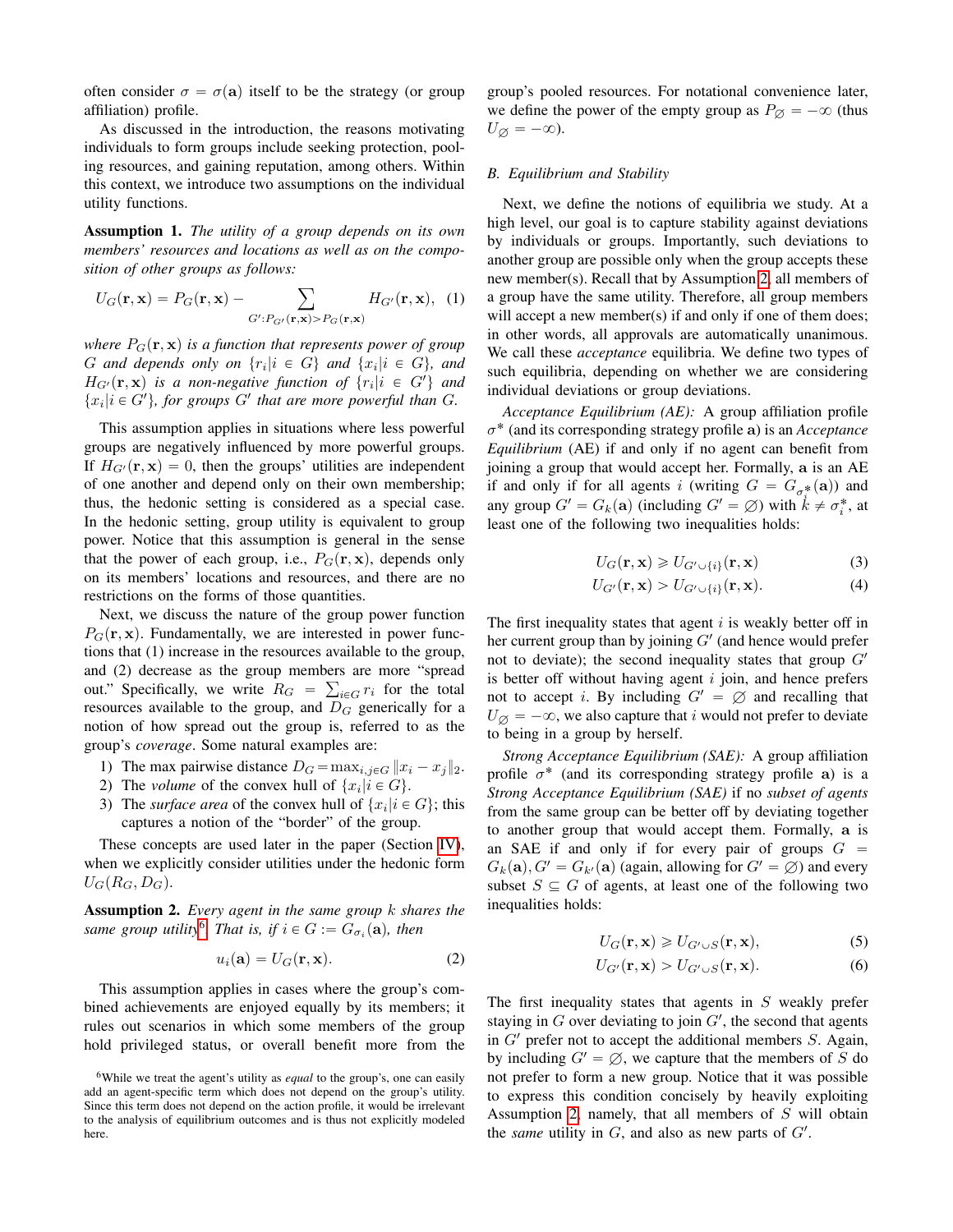# <span id="page-3-1"></span>*C. States and the ordering of groups and states*

We will consider *dynamics* in which agents change their group affiliations and the dynamics' convergence to equilibria. For that reason, we also think of action profiles as *states*, and deviations as transitions between these states. We now describe a specific way to order these states.

Given a state a, we order/label the resulting groups in the partition by non-decreasing group utility, breaking ties arbitrarily, e.g., lexicographically by some description of the group's membership. Expressed formally, with  $m =$  $m(a)$  denoting the number of groups, we index the groups  $G_1, G_2, \ldots, G_m$  such that  $U_{G_1}(\mathbf{r}, \mathbf{x}) \geq U_{G_2}(\mathbf{r}, \mathbf{x}) \geq \cdots \geq$  $U_{G_m}(\mathbf{r}, \mathbf{x})$ , which implies  $P_{G_1}(\mathbf{r}, \mathbf{x}) \geq P_{G_2}(\mathbf{r}, \mathbf{x}) \geq \cdots \geq$  $P_{G_m}(\mathbf{r}, \mathbf{x})$ . Similarly, we can index the agents  $1, 2, \ldots, n$ such that  $u_1(\mathbf{r}, \mathbf{x}) \geq u_2(\mathbf{r}, \mathbf{x}) \geq \cdots \geq u_n(\mathbf{r}, \mathbf{x})$ . Since agents from the same group have the same utility, we label them consecutively. Notice that the indexing of groups (resp. agents) for two different states  $a, a'$  may be very different, even when the resulting partitions share common groups (resp. agents). In particular, this observation is relevant when a <sup>1</sup> was obtained from a by the deviation of one agent or a subset of agents: the fact that the utilities of the affected groups (resp. agents) may have changed could result in a different ordering.

With each state a, based on the above ordering, we associate a vector  $\Psi(\mathbf{a}) = [u_1(\mathbf{r}, \mathbf{x}), u_2(\mathbf{r}, \mathbf{x}), \dots, u_n(\mathbf{r}, \mathbf{x})].$ The vector  $\Psi(a)$  associated with each state a allows us to order the states lexicographically: a state a is ranked higher than a' in lexicographical order iff there exists an index  $k \in \{1, \ldots, n\}$  such that:

$$
\psi_k(\mathbf{a}) > \psi_k(\mathbf{a}') \text{ , } \psi_{k'}(\mathbf{a}) = \psi_{k'}(\mathbf{a}'), \text{ for all } k' < k. \tag{7}
$$

In this case, we write  $\Psi(a) > \Psi(a')$ . Notice that it is possible to have  $\mathbf{a} \neq \mathbf{a}'$  while  $\Psi(\mathbf{a}) = \Psi(\mathbf{a}')$ .

#### <span id="page-3-0"></span>III. EXISTENCE OF EQUILIBRIA AND CONVERGENCE

In this section, we prove that every instance of the GFG has at least one SAE and thus at least one AE (since any SAE is an AE). We in fact establish a much stronger fact: that any update dynamics under which agents (resp., subsets of agents who are currently in the same group) always strictly improve their utility converges to an AE (resp., SAE).

## *A. Dynamics and Convergence*

Algorithm [1](#page-3-2) captures a generic asynchronous improvement update algorithm. We will show that this algorithm converges to an SAE. Lemma [1](#page-3-3) shows that every state transition corresponding to an improvement by a subset of agents from an existing group results in a higher-ranked new state according to the lexicographical ordering. Thus, using lexicographic rank as a potential function immediately implies Theorem [1,](#page-4-1) which shows that the dynamics converges to an SAE; in particular, this proves the existence of an SAE, and thus an AE.

In Algorithm [1,](#page-3-2) notice that  $IR<sub>S</sub>$  is the set of strictly improving responses for agents in  $S$  (singleton groups are also included), i.e., the set of groups that strictly improve

Algorithm 1: Asynchronous Improvement Update

**Input:**  $\sigma^{(0)}$ , a partition of N  $1\ t \leftarrow 0;$ 2 do 3 forall  $S \subset \mathcal{N}$  do 4 **if**  $S \subset G_k$  *for some* k **then** 5  $\blacksquare$   $\blacksquare$   $\blacksquare$   $\blacksquare$   $\blacksquare$   $\blacksquare$   $\blacksquare$   $\blacksquare$   $\blacksquare$   $\blacksquare$   $\blacksquare$   $\blacksquare$   $\blacksquare$   $\blacksquare$   $\blacksquare$   $\blacksquare$   $\blacksquare$   $\blacksquare$   $\blacksquare$   $\blacksquare$   $\blacksquare$   $\blacksquare$   $\blacksquare$   $\blacksquare$   $\blacksquare$   $\blacksquare$   $\blacksquare$   $\blacksquare$   $\blacksquare$   $\blacksquare$   $\blacksquare$   $\$ and  $U_{G_{k'} \cup S}(\mathbf{r}, \mathbf{x}) \geq U_{G_{k'}}(\mathbf{r}, \mathbf{x})$ 6 else 7 | |  $\mathbb{R}_S \leftarrow \varnothing$ 8 end 9 end 10 **if** there exists a set S with  $IR_s \neq \emptyset$  then 11 | Let S be arbitrary such that  $IR_S \neq \emptyset$ ; 12 | Let  $k' \in \mathbb{R}_S$  be arbitrary; 13 Obtain  $\sigma^{(t+1)}$  from  $\sigma^{(t)}$  by updating the group membership of agents in  $S$  to  $k'$ , and leaving other memberships unchanged; <sup>14</sup> end 15  $t \leftarrow t + 1;$ 16 while *there exists a set* S with  $IR_S \neq \emptyset$ ;

<span id="page-3-2"></span>the agents' utility over their current utility, and would accept these agents as members. Also, note that  $IR<sub>S</sub>$  is only defined for subsets of agents that are currently in the same group. Since both the improving subset of agents and the specific new group are chosen arbitrarily, Algorithm [1](#page-3-2) captures any dynamics in which subsets of agents who are currently in the same group always change strategies to improve their utility. Restricting  $S$  in Algorithm [1](#page-3-2) to be singletons, we obtain the same results for dynamics in which individuals change their strategies to improve their utility.

<span id="page-3-3"></span>Lemma 1. *In Algorithm [1,](#page-3-2) for each iteration* t*, the new state*  $\mathbf{a}^{(t+1)}$  (corresponding to  $\sigma^{(t+1)}$ ) strictly precedes the state  $\mathbf{a}^{(t)}$  (corresponding to  $\sigma^{(t)}$ ) in the lexicographical order of *states. That is,*

$$
\Psi(\mathbf{a}^{(t+1)}) > \Psi(\mathbf{a}^{(t)}).
$$
 (8)

*Proof.* When a set of agents S deviates from  $G_k$  to another group  $G_{k'}$ , the only groups whose power may be affected by this are  $G_k$  and  $G_{k'}$ . Let  $\tilde{k}$  and  $\tilde{k}'$  denote the indices of these two groups after the deviation, i.e.,  $G_{\tilde{k}} := G_k \backslash S$  and  $G_{\tilde{k}'} :=$  $G_{k'} \cup S$ . Let  $\hat{k} \in \{k, k', \tilde{k}, \tilde{k'}\}$  be the index of the group with the highest power among the groups (before/after deviation). The utility of groups  $G_1, \ldots, G_{\hat{k}-1}$  is the same before and after the deviation; hence, the corresponding elements in  $\Psi(\mathbf{a}^{(t)})$  and  $\Psi(\mathbf{a}^{(t+1)})$  are equal. By the definition of IR<sub>S</sub>, we have  $U_{G_{k'} \cup S}(\mathbf{r}, \mathbf{x}) > U_{G_k}(\mathbf{r}, \mathbf{x})$  and  $U_{G_{k'} \cup S}(\mathbf{r}, \mathbf{x}) \geq$  $U_{G_{k'}}(\mathbf{r}, \mathbf{x})$ . Notice that the same inequalities hold for the power of groups involved. Hence,  $\hat{k}$  is either  $\tilde{k}$  or  $\tilde{k}'$ . In the first case, the utility of all agents in  $G_k \backslash S$  has increased after the deviation. In the latter case, the utility of all agents in  $S$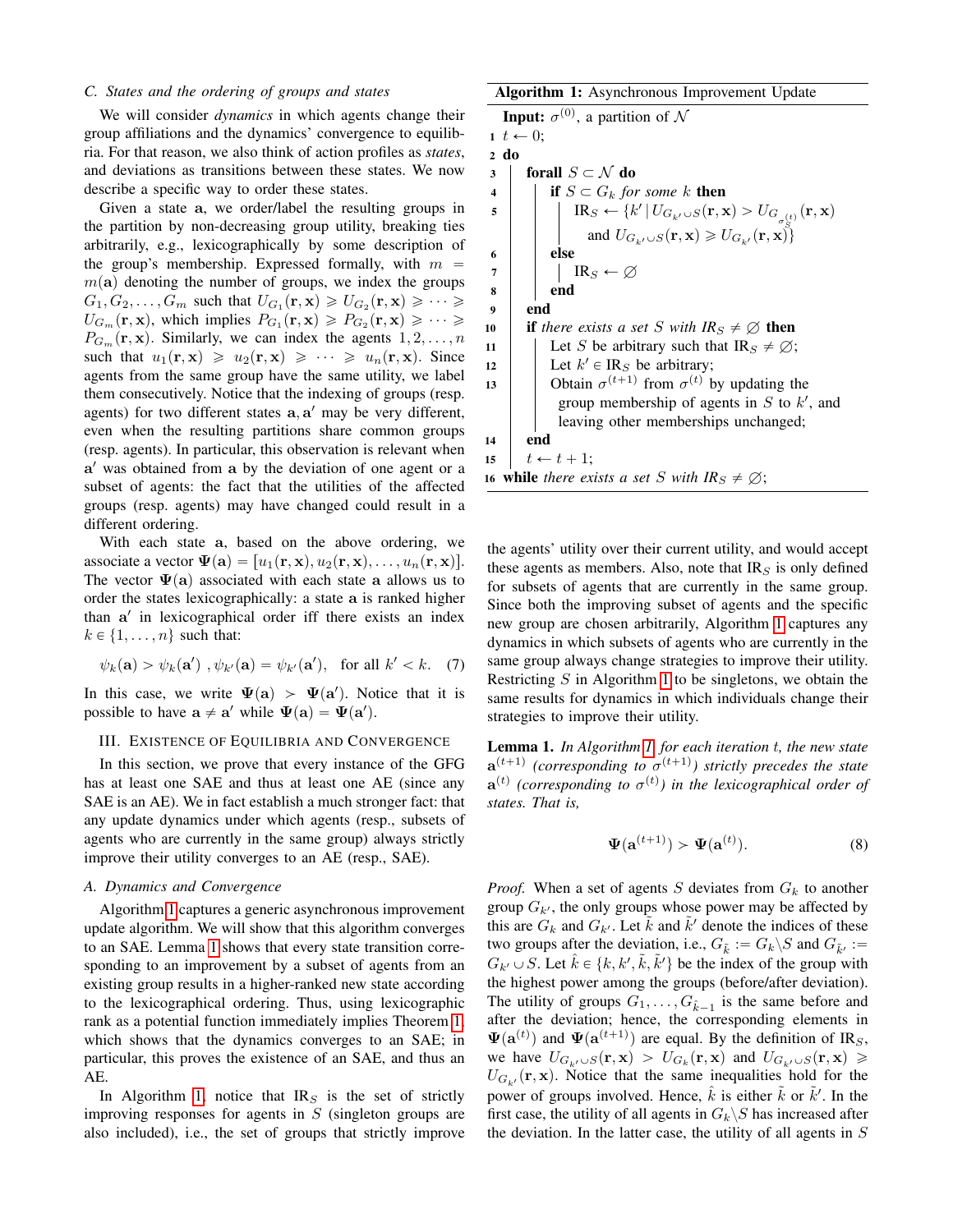has increased.<sup>[7](#page-4-2)</sup> Therefore, the new vector  $\Psi(\sigma^{(t+1)})$  ranks lexicographically before  $\Psi(\sigma^{(t)})$ . П

<span id="page-4-1"></span>Theorem 1. *Algorithm [1](#page-3-2) converges to an SAE in a finite number of steps. In particular, an SAE always exists, and thus an AE always exists.*

*Proof.* By Lemma [1,](#page-3-3) each iteration results in a new state with higher  $\Psi(a)$ , which is therefore ranked higher. When the dynamics terminates, no subset of agents  $S$  from any existing groups has any improving updates that involve simultaneously changing their group affiliation. This exactly captures the equilibrium conditions [\(5\)](#page-2-2) and [\(6\)](#page-2-3). Since there is only a finite number of states, the algorithm must converge to an SAE in finite time.  $\Box$ 

We next introduce a different type of algorithm that will find an SAE which contains the most powerful group among all possible subsets of  $N$ . We call such an SAE a PSAE.

| <b>Algorithm 2:</b> Constructing a PSAE                                                            |
|----------------------------------------------------------------------------------------------------|
| <b>Input:</b> $\mathcal{N}_1 = \{1, 2, , n\}$                                                      |
| $1 \; k \leftarrow 1$ :                                                                            |
| 2 while $\mathcal{N}_k \neq \emptyset$ do                                                          |
| 3 Pick $G_k \in \text{argmax}_{G \subset \mathcal{N}_k} U_G(\mathbf{r}, \mathbf{x})$ which has the |
| largest number of agents (otherwise, break ties                                                    |
| arbitrarily);                                                                                      |
| Set $\sigma_i = k$ for all $i \in G_k$ ;<br>$\overline{4}$                                         |
| 5   $\mathcal{N}_{k+1} \leftarrow \mathcal{N}_k \backslash G_k;$                                   |
| $k \leftarrow k + 1;$                                                                              |
|                                                                                                    |

<span id="page-4-3"></span>When there are multiple groups with the same number of agents tied for the largest utility at iteration  $k$  of Algorithm [2,](#page-4-3) the arbitrary tie-breaker leads to possibly different less powerful groups for the remaining iterations, resulting in different values for the vector  $\Psi(\cdot)$ .

Notice that if the tie-breaking rule is not invoked in any iteration, then the resulting PSAE is one of the highestranked states according to the lexicographical ordering. Also, note that all highest-ranked states are SAEs by Lemma [1.](#page-3-3)

# <span id="page-4-4"></span>Theorem 2. *Algorithm [2](#page-4-3) construct a PSAE.*

*Proof.* Notice that  $n = |\mathcal{N}_1| > |\mathcal{N}_2| > \cdots$ ; hence, the algorithm stops after some finite number of iterations. Assume that the algorithm stops after  $K \leq n$  iterations. We claim that for each  $k \in \{1, 2, \ldots, K\}$ , the individuals in group  $G_k$  cannot join  $G_{k'}$  with  $k' < k$ , and they have no incentive to join  $G_{k'}$  with  $k' > k$ .

In the kth iteration, the individuals in group  $G_k$  have the maximum possible group utility among all subsets of  $\mathcal{N}_k$ . Hence, no subset of  $\mathcal{N}_k \backslash G_k$  can join  $G_k$  and increase its utility. Similarly, individuals in  $G_k$  do not have any incentive to deviate to any other subset of  $\mathcal{N}_k$ . Hence, the claim follows.  $\Box$ 

**Proposition 1.** The complexity of Algorithm [2](#page-4-3) is  $\mathcal{O}(n^3)$ *for group power functions of the form*  $P_G(R_G, D_G)$ *, where*  $D_G = \max_{i,j \in G} ||x_i - x_j||_2.$ 

*Proof.* Since  $D_G$  ( $|G| > 2$ ) only depends on the diameter of the point set, any individual that can join the group  $G$ without changing its diameter is approved by all agents in group  $G$ .

By definition,  $G_k$  has the maximum group utility among all subsets of  $\mathcal{N}_k$  at iteration k. Hence,  $G_k$  is either a singleton group, or it includes everyone inside the ball given by its diameter  $D_{G_k}$ . As a result, we only need to check singleton groups, and the groups inside the ball given by any pair of individuals. In particular, the number of candidates<br>for  $C_k$  is  $N_k + \binom{N_k}{k}$ . Hence, the maximum complexity of for  $G_k$  is  $\mathcal{N}_k + \binom{\mathcal{N}_k}{2}$ . Hence, the maximum complexity of the algorithm is given as follows: ˙

$$
\sum_{k} \binom{\mathcal{N}_k}{2} + \mathcal{N}_k \leqslant n \cdot \binom{n}{2} + n = \mathcal{O}(n^3). \qquad \Box
$$

# *B. Non-Uniqueness of Equilibria*

While Theorem [1](#page-4-1) and Theorem [2](#page-4-4) guarantee the existence of an SAE, the SAE may not be unique. This also implies that there may not be a unique AE. We show this in the following example.

Example III.1. *Consider three heterogeneous agents on the line. Their locations are*  $x_1 = 0$ ,  $x_2 = 0.6$ *, and*  $x_3 = 1.2$ *, and their resources are*  $r_1 = 2$ ,  $r_2 =$ 1, and  $r_3 = 2$ . The group utility function is  $U_G =$  $\left(\sum_{i \in G} r_i\right) / (1 + \max_{i,j \in G} |x_i - x_j|).$ 

*In this example, simple calculations show that a single large group and groups of isolated individuals are both SAEs. On the other hand, for the three partitions of*  $\{1, 2, 3\}$  *into two sets, there is always an agent who prefers to deviate, resulting in either the partition*  $\{\{1\}, \{2\}, \{3\}\}\$  *or*  $\{\{1, 2, 3\}\}.$ 

### IV. STRUCTURAL PROPERTIES

<span id="page-4-0"></span>Having established the existence of equilibria, we now turn to their properties. In particular, we are interested in the combinatorial structure of overlap between different groups' "territories." We formally define the following:

**Definition 1.** *The* territory of a group G, denoted by  $X_G$ , is *the convex hull of its members' locations:*

$$
X_G = \left\{ \sum_{i \in G} a_i x_i \middle| \sum_{i \in G} a_i = 1 \text{ and } a_i \geq 0 \text{ for all } i \right\}.
$$

Individuals inside the territory *of group*  $G$ *, denoted by*  $T_G$ *, are defined as*  $T_G = \{i \in \mathcal{N} | x_i \in X_G\}.$ 

It is possible that  $i \in T_G$  even when  $i \notin G$ ; in fact, such structures are of particular interest to us. For the remainder of this section, we will adopt the following two additional assumptions.

<span id="page-4-2"></span><sup>&</sup>lt;sup>7</sup>It is possible that  $G_{k'} \cup S$  moves further up in the utility ranking, in which case a higher utility occurs even earlier. But this only helps the argument.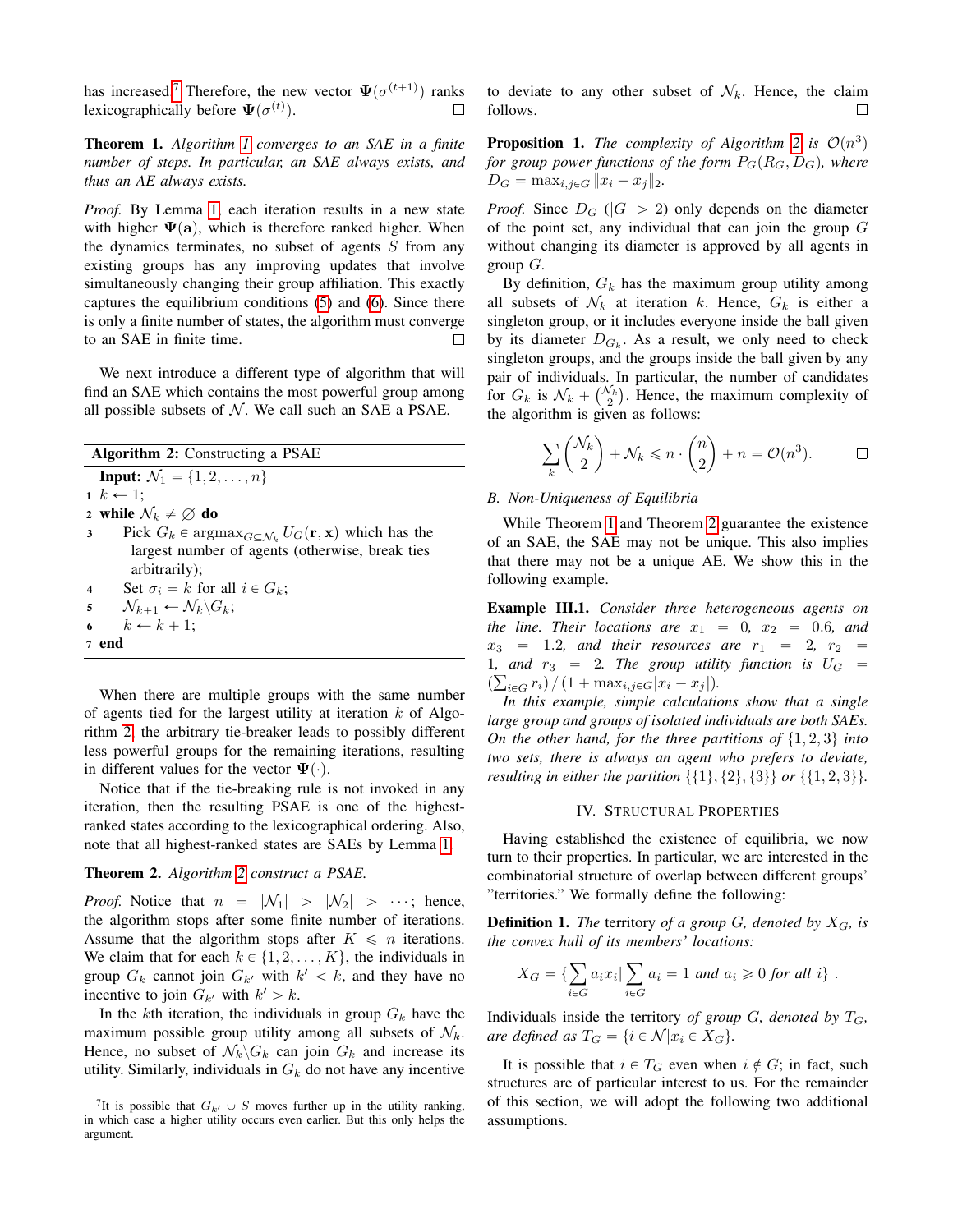<span id="page-5-0"></span>Assumption 3. *The group coverage function* D<sup>G</sup> *depends only on the group's territory in the following sense: if*  $i \in T_G$ , *then*  $D_{G \cup \{i\}} = D_G$ .

In Section [II-A,](#page-1-6) we described the maximum pairwise distance, the volume of the convex hull, and the surface of the convex hull as three natural examples of group coverage. Notice that all these examples satisfy Assumption [3.](#page-5-0)

<span id="page-5-2"></span>Assumption 4. *The group utility is of the hedonic form*

$$
U_G = f(R_G, D_G),\tag{9}
$$

*where the function*  $f$  *is strictly increasing in*  $R<sub>G</sub>$  *and strictly decreasing in*  $D_G$ .

### *A. Types of Structures in AE*

We begin by defining four types of overlap (or lack thereof) between pairs of groups.

**Definition 2.** Let  $G, G'$  be two groups.

- G and G' are non-overlapping *if their territories are disjoint, i.e.,*  $X_G \cap X_{G'} = \emptyset$ .
- $\bullet$  We say that G encroaches on G' if G has at least one *member in the territory of G', i.e.,*  $G \cap T_{G'} \neq \emptyset$ .
- *G and G' are* mutually encroaching *if*  $G \cap T_{G'} \neq \emptyset$ *and*  $G' \cap T_G \neq \emptyset$ *.*
- ' G *and* G<sup>1</sup> *are* nested *if all members of* G *are located within the territory of G', i.e.,*  $G \subseteq T_{G'}$ *.*

The four types of relationships are illustrated in Figure [1.](#page-5-1) Notice that non-mutual encroachment between groups in one dimension can only occur when one group is nested inside the other; however, in higher dimension, non-mutual encroachment can happen even when the groups are not nested.



<span id="page-5-1"></span>Fig. 1. Two groups that are (a) non-overlapping, (b) mutually-encroaching, (c) nested, in 1D, and (d) one encroaching on another in 2D.

The following proposition states that mutual encroachment cannot occur in any AE.

# Proposition 2. *There is no AE in which two groups are mutually encroaching.*

*Proof.* Assume that there is an AE with group affiliation profile  $\sigma^*$  in which there are two groups G and G' such that there exist agents  $i \in G \cap T_{G'}$  and  $j \in G' \cap T_G$ . Without loss of generality, assume that  $f(R_{G'}, D_{G'}) \geq f(R_G, D_G)$ .

Since  $i \in T_{G_{k'}}$ , by Assumption [3,](#page-5-0) we have  $D_{G'} =$  $D_{G' \cup \{i\}}$ . Hence,  $f(R_{G' \cup \{i\}}, D_{G' \cup \{i\}}) > f(R_{G'}, D_{G'})$ since  $R_{G' \cup \{i\}} > R_{G'}$ . Therefore,  $f(R_{G' \cup \{i\}}, D_{G' \cup \{i\}}) >$  $f(R_G, D_G)$ , so agent i has an acceptable beneficial deviation to group G'. This contradicts the assumption that  $\sigma^*$  is an AE.  $\Box$ 

The other types of group interactions may exist in an AE. The following are some examples:

- ' Non-overlapping groups: this occurs when groups are far from each other; thus, no one has any incentive to deviate.
- ' Nested Structure: this occurs when a group with high resources is located within a much weaker group. Agents of the weaker group cannot deviate, as they will reduce the other group's utility by enlarging its territory.
- ' Non-nested one-way encroaching structure: two groups may overlap as shown in Figure [1\(](#page-5-1)d), where if the red group has higher utility, its agents may not want to deviate to the blue group.

## *B. Encroachment Structures in AE*

We are now ready to attack our main question: what types of overlaps can occur globally? In particular, we are interested in what types of encroachment relations can occur between the groups at equilibrium. To characterize these relations, we define the encroachment graph.

Definition 3. *Given an AE* a ˚ *and its group partition*  $G_1, \ldots, G_m$ , we define the directed encroachment graph  $G(\mathbf{a}^*)$  as follows: the  $m$  nodes  $V(\mathbf{a}^*)$  are the groups  $G_1, \ldots, G_m$ , and there is a directed edge from  $G_i$  to  $G_j$ *if and only if*  $G_i$  *encroaches on*  $G_j$ *.* 

Proposition 3. *For every AE* a ˚*, the encroachment graph*  $\mathcal{G}(\mathbf{a}^*)$  is acyclic.

*Proof.* Let  $G, G'$  be two arbitrary groups such that  $\mathcal{G}(\mathbf{a}^*)$ contains the directed edge  $(G, G')$ , i.e., G encroaches on G'. By definition, this means that  $G \cap T_{G'} \neq \emptyset$ . Let  $i \in$  $G \cap T_{G'}$  be an arbitrary agent. Because the convex hull of G' is the same as the convex hull of  $G' \cup \{i\}$ , we obtain that  $D_{G' \cup \{i\}} = D_{G'}$ , by Assumption [3.](#page-5-0)

Because  $R_{G' \cup \{i\}} > R_{G'}$ , we obtain that  $U_{G' \cup \{i\}} > U_{G'}$ , i.e., the group  $G'$  would strictly prefer to accept i.

The fact that  $a^*$  is an AE therefore implies that i does not want to deviate and join G'. This means that  $U_G \ge$  $U_{G' \cup \{i\}} > U_{G'}$ . We have thus shown that whenever there is a directed edge from  $G$  to  $G'$ , the utility of  $G$  is strictly higher than that of G'. As a result,  $\mathcal{G}(\mathbf{a}^*)$  cannot contain any cycles.  $\Box$ 

Next, we show that directed acyclic graphs (DAGs) precisely characterize encroachment relationships. We show that given any DAG  $G$ , there exists a system of agents, locations, resources, utility functions, and an AE a\* such that  $\mathcal{G}(\mathbf{a}^*) = \mathcal{G}$ . We do this by explicitly constructing the system, as described below.

In fact, we show that such a construction is always possible in any fixed dimension  $d \ge 2$ , and for very general classes of group utility functions. Specifically, we will show this for any group utility function  $U_G = f(R_G, D_G)$ , whenever

- 1)  $D_G$  is a strictly increasing function of  $X_G$ , i.e., for any  $G, G' \subseteq \mathcal{N}$  with  $X_G \subsetneq X_{G'}$ , we have  $D_G < D_{G'}$ .
- 2)  $f(R, D)$  grows unboundedly in R, and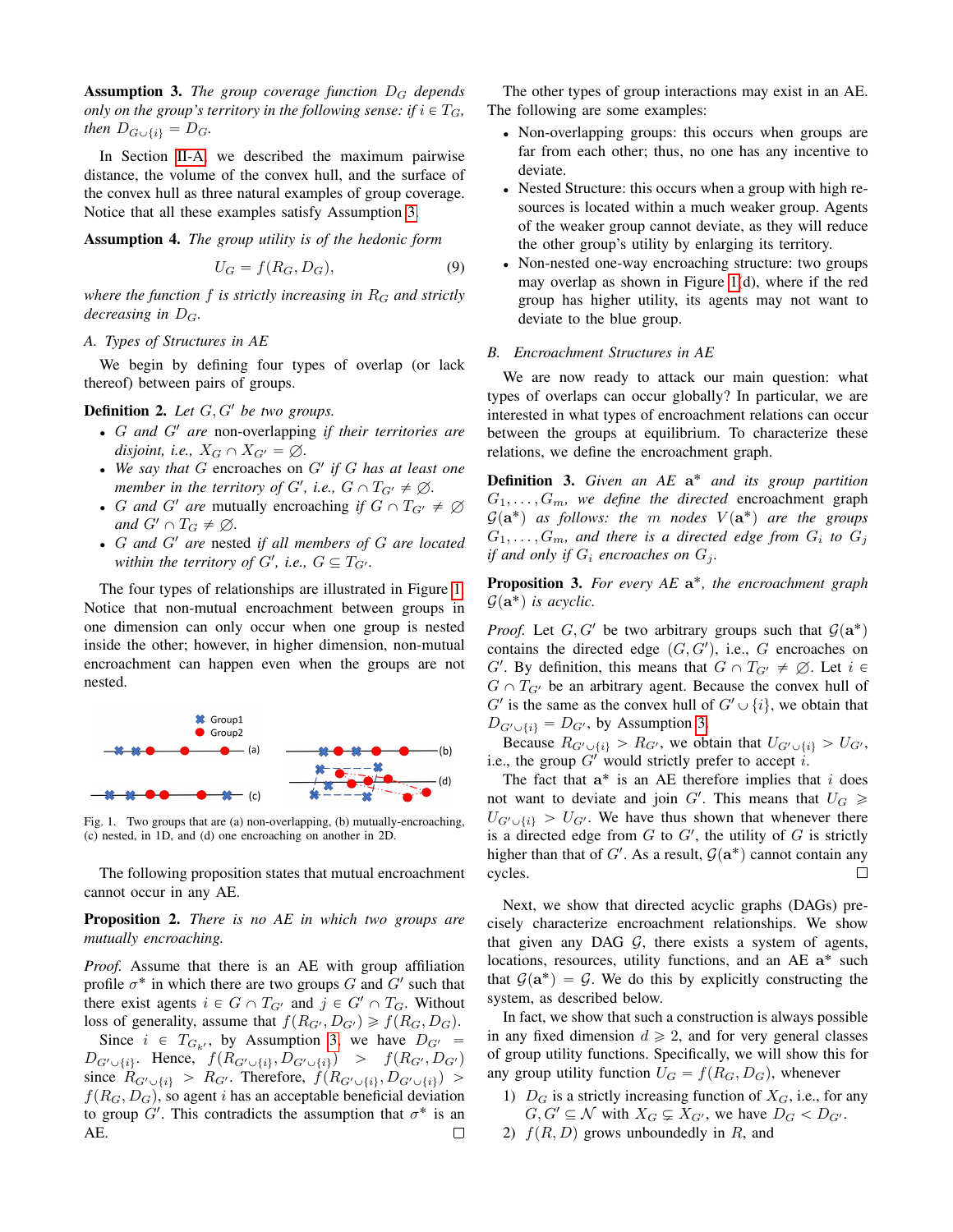3) for all  $r, D, \delta > 0$ ,

$$
\limsup_{R \to \infty} \frac{f(R, D)}{f(R + r, D + \delta)} > 1.
$$
 (10)

We will show in Proposition [4](#page-6-0) below that a wide class of functions satisfy these conditions.

Consider the following construction procedure, which is given an arbitrary DAG  $G$  with  $m$  nodes as input:

- 1) Let  $\epsilon$  be a very small constant.
- 2) Let  $v_1, \ldots, v_m$  be a topological sorting of nodes of  $\mathcal{G}$ .
- 3) Let  $\{\ell_1, \ell_2, \ldots, \ell_m\}$  be m pairwise intersecting line segments in  $\mathbb{R}^d$  of the same length. (Each line segment corresponds to a group.)
- 4) For each line segment, locate d agents in an  $\epsilon > 0$ neighborhood of each its endpoints, so that the convex hull of individuals in the  $\epsilon$ -neighborhood of each line segment is non-degenerate, and the convex hulls of the agents for different line segments are identical up to translation and rotation.
- 5) For every pair i, j such that  $(v_i, v_j) \in E(G)$ , locate an agent at the point where  $\ell_i$  and  $\ell_j$  intersect.
- 6) Inductively, for every  $k > 1$ , define  $G_k$  to be the set of all agents that are in the  $\epsilon$ -neighborhood of  $\ell_k$  and are not in  $G_{k'}$  for any  $k' < k$ . ( $\epsilon$  is chosen small enough so that all of the designated nodes near the endpoints of  $\ell_k$  will be in  $G_k$ .)
- 7) Add individuals to each group (without changing its convex hull) so that  $|G_1| > |G_2| > \cdots > |G_m|$ .
- 8) Assign the resources  $r_k$  to the agents of  $G_k$  for  $k \in \mathbb{R}$  $\{1, \ldots, m\}$  so that the resulting configuration is an AE.

The key step in the proof is to show that we can define the resources  $(r_1, r_2, \ldots, r_m)$  so that individuals in  $G_k$  do not have an incentive to join  $G_{k'}$  for  $k' > k$ , and so that they are not allowed to join  $G_{k'}$  for  $k' < k$ .

Lemma 2. *In the preceding construction, under Assumptions* [3](#page-5-0) and [4,](#page-5-2) we can pick  $(r_1, r_2, \ldots, r_m)$  so that the *resulting configuration is an AE.*

Proof. Let  $a^*$  be the partition produced by the given procedure, and let  $n_i = |G_i|$  for all i. For each k, let

$$
\delta_k = \min_{k'>k, j \in G_{k'}} (D_{G_k \cup \{j\}} - D_{G_k})
$$

be the smallest change to  $D_{G_k}$  caused by any agent  $j \in G_{k'}$ for  $k' > k$  joining  $G_k$ .

Since  $D_G$  is a strictly increasing function of  $X_G$  by assumption, and each  $j \in G_{k'}$  for  $k' > k$  lies outside  $X_{G_k}$  by construction,  $\delta_k > 0$  for all k. Define  $\delta = \min_k \delta_k$ . Because the convex hulls of all groups are identical up to rotation and translation, we have that  $D_{G_1} = D_{G_2} = \cdots = D_{G_m}$ ; denote this common value by  $D_G$ . The following conditions are sufficient for the given group structures to form an AE:

' Individuals are not allowed to join a group with higher utility. A sufficient condition for this is that for all  $k <$  $m,$ 

$$
f(r_k n_k + r_{k+1}, D_G + \delta) < f(r_k n_k, D_G). \tag{11}
$$

<span id="page-6-3"></span>Notice that the right-hand side is the current utility of  $G_k$ , while the left-hand side is an upper bound on the utility of  $G_k \cup \{j\}$  for any  $j \in G_{k'}$  with  $k' > k$ . This is because the monotonicity of f, along with  $r_{k+1} \ge r_{k'}$ for all  $k' > k$ , ensures that it is enough to consider  $r_{k+1}$ here.

' Individuals do not have any incentive to join a group with lower utility. A sufficient condition for this is that for all  $k < k' \leq m$ ,

<span id="page-6-2"></span>
$$
f(r_{k'}n_{k'} + r_k, D_G + \delta) < f(r_k n_k, D_G) \tag{12}
$$

Here, the right-hand side is the current utility of agents in group  $k$ , while the left-hand side is the new utility they would experience if joining the group  $k' > k$ .

We assign the values  $r_1 > r_2 > \cdots > r_m$  iteratively, starting with  $r_m = 1$ . Given the values of  $r_i$  for  $i > k$ , we want to define  $r_k$  so that Inequalities [\(11\)](#page-6-1) and [\(12\)](#page-6-2) are simultaneously satisfied. Notice that [\(12\)](#page-6-2) holds whenever  $r_k \ge r_{k+1}$ , because  $n_{k'} < n_k$  for all  $k' > k$  and  $f(R, D)$  is increasing in  $R$  and decreasing in  $D$ .

Because f satisfies [\(10\)](#page-6-3), applying it with the given  $\delta$ ,  $D =$  $D_G$ , and  $r = r_{k+1}$  implies that there exists a large<sup>[8](#page-6-4)</sup> value of R with  $\frac{f(R, D_G)}{f(R+r_{k+1}, D_G+\delta)} > 1$ . Setting  $r_k = R/n_k$  then implies that  $f(r_k n_k + r_{k+1}, D_G + \delta) < f(r_k n_k, D_G)$ , i.e., [\(11\)](#page-6-1). This completes the iterative construction and thus the proof.  $\Box$ 

In summary, we have proved the following theorem:

<span id="page-6-5"></span>**Theorem 3.** Let  $d \geq 2$  be any fixed dimension. Assume *that*  $D_G$  *is a strictly increasing function of*  $X_G$ *. Let*  $U_G$ *satisfy Assumption* [4](#page-5-2) *and*  $f(R_G, D_G)$  *satisfy condition* [\(10\)](#page-6-3)*. Given any DAG* G*, there exists a group formation game in* d *dimensions with group utility function* f *and an AE* a ˚*, such that the encroachment graph of* a ˚ *is* G*.*

Finally, we show that a wide class of natural utility functions satisfy the conditions of Theorem [3.](#page-6-5)

<span id="page-6-0"></span>**Proposition 4.** Let f be of the form  $f(R, D) = g(R)/h(D)$ , *and assume that*  $h(\cdot)$  *is increasing, and that*  $g(\cdot)$  *is increasing and sub-exponential, i.e.,*  $\limsup_{R\to\infty} \frac{\log(g(R))}{R} = 0$ . Then  $f(\cdot, \cdot)$  *satisfies the condition* [\(10\)](#page-6-3).

*Proof.* For f of the separable form  $f(R, D) = g(R)/h(D)$ , we can rewrite  $(10)$  as:

$$
\limsup_{R \to \infty} \frac{g(R)}{g(R+r)} \frac{h(D+\delta)}{h(D)} > 1,
$$
\n(13)

Since  $h(D + \delta)/h(D) > 1$ , it is sufficient to show that  $\limsup_{R\to\infty} \frac{g(R)}{g(R+r)} = 1$ . We prove this by contradiction, and assume that  $\limsup_{R \to \infty} g(R)/g(R + r) = \alpha < 1$ . Hence, there exists some sufficiently large  $R_0 > 0$  such that  $g(R)/g(R + r) < (\alpha + 1)/2$  for all  $R > R_0$ . This inequality can be rearranged to  $g(R) < \frac{\alpha+1}{2} \cdot g(R+r)$ . Let

<span id="page-6-4"></span><span id="page-6-1"></span><sup>8</sup>The fact that  $R$  can be made arbitrarily large is important in that it ensures that we will be able to choose  $r_k \ge r_{k+1}$ .